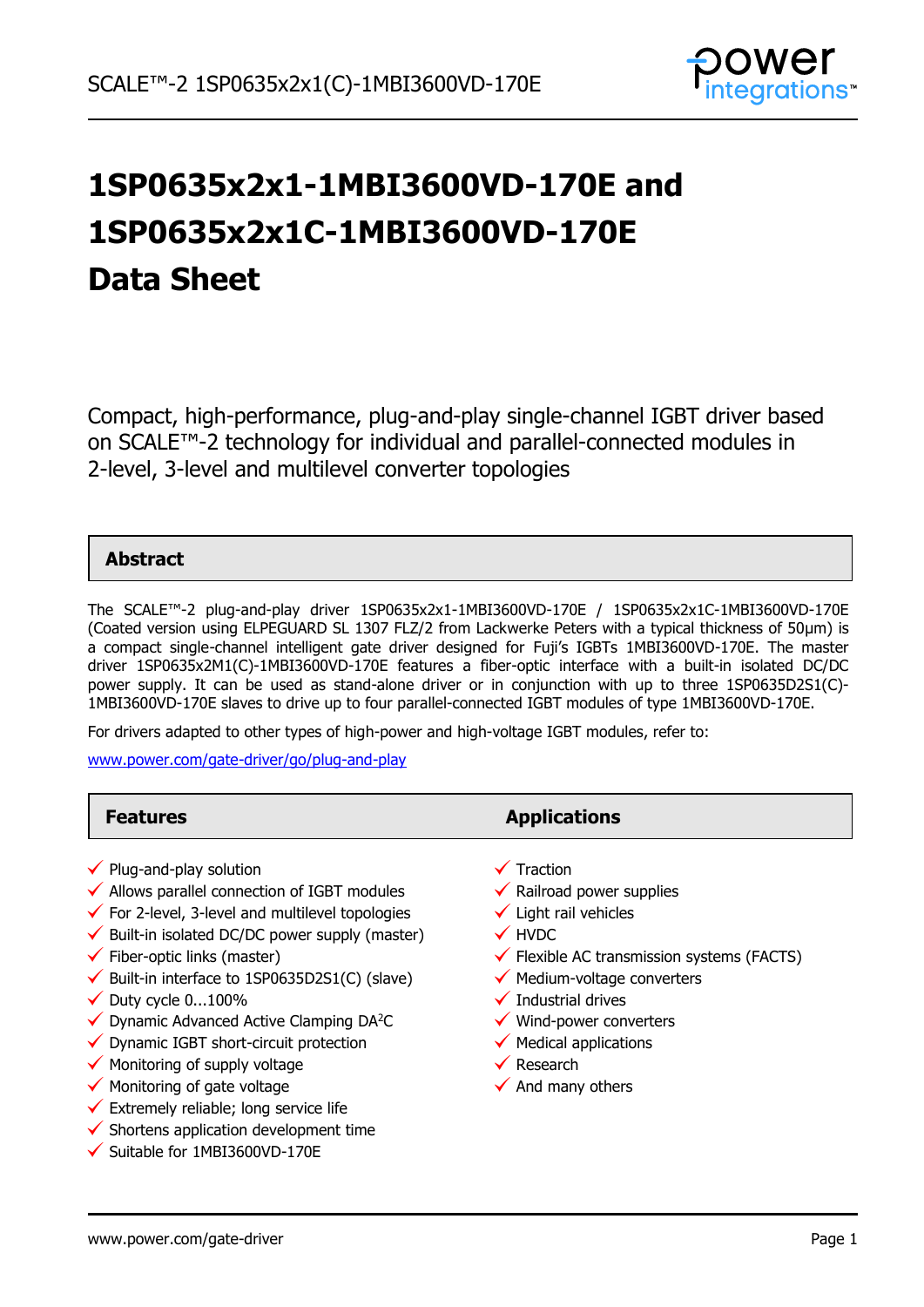

### **Safety Notice!**

The data contained in this data sheet is intended exclusively for technically trained staff. Handling all highvoltage equipment involves risk to life. Strict compliance with the respective safety regulations is mandatory!

Any handling of electronic devices is subject to the general specifications for protecting electrostatic-sensitive devices according to international standard IEC 60747-1, Chapter IX or European standard EN 100015 (i.e. the workplace, tools, etc. must comply with these standards). Otherwise, this product may be damaged.

### **Important Product Documentation**

This data sheet contains only product-specific data. For a detailed description, must-read application notes and common data that apply to the whole series, please refer to the "Description & Application Manual for 1SP0635 SCALE-2 IGBT Drivers" on [www.power.com/gate-driver/go/1SP0635.](http://www.power.com/gate-driver/go/1SP0635)

When applying SCALE-2 plug-and-play drivers, please note that these drivers are specifically adapted to a particular type of IGBT module. Therefore, the type designation of SCALE-2 plug-and-play drivers also includes the type designation of the corresponding IGBT module. These drivers are not valid for IGBT modules other than those specified. Incorrect use may result in failure.

### **Mechanical Dimensions**

Dimensions: Refer to the relevant "Description and Application Manual"

Mounting principle: Connected to IGBT module with screws

### **Fiber-Optic Interfaces (1SP0635x2M1(C))**

| <b>Interface</b>   | <b>Remarks</b>                                 | Part type #       |
|--------------------|------------------------------------------------|-------------------|
| Drive signal input | 1SP0635V, fiber-optic receiver (Notes 1, 2)    | HFBR-2522ETZ      |
| Drive signal input | 1SP0635S, fiber-optic receiver (Notes 1, 2)    | <b>HFBR-2412Z</b> |
| Status output      | 1SP0635V, fiber-optic transmitter (Notes 1, 3) | HFBR-1522ETZ      |
| Status output      | 1SP0635S, fiber-optic transmitter (Notes 1, 3) | <b>HFBR-1412Z</b> |

### **Electrical Connectors**

| <b>Interface</b>          | <b>Remarks</b>                              | Part type # |
|---------------------------|---------------------------------------------|-------------|
| Power supply connector X1 | 1SP0635x2M1(C), on-board connector (Note 4) | 214012      |
| Bus connectors X2 and X3  | On-board connectors (Note 5)                | 214013      |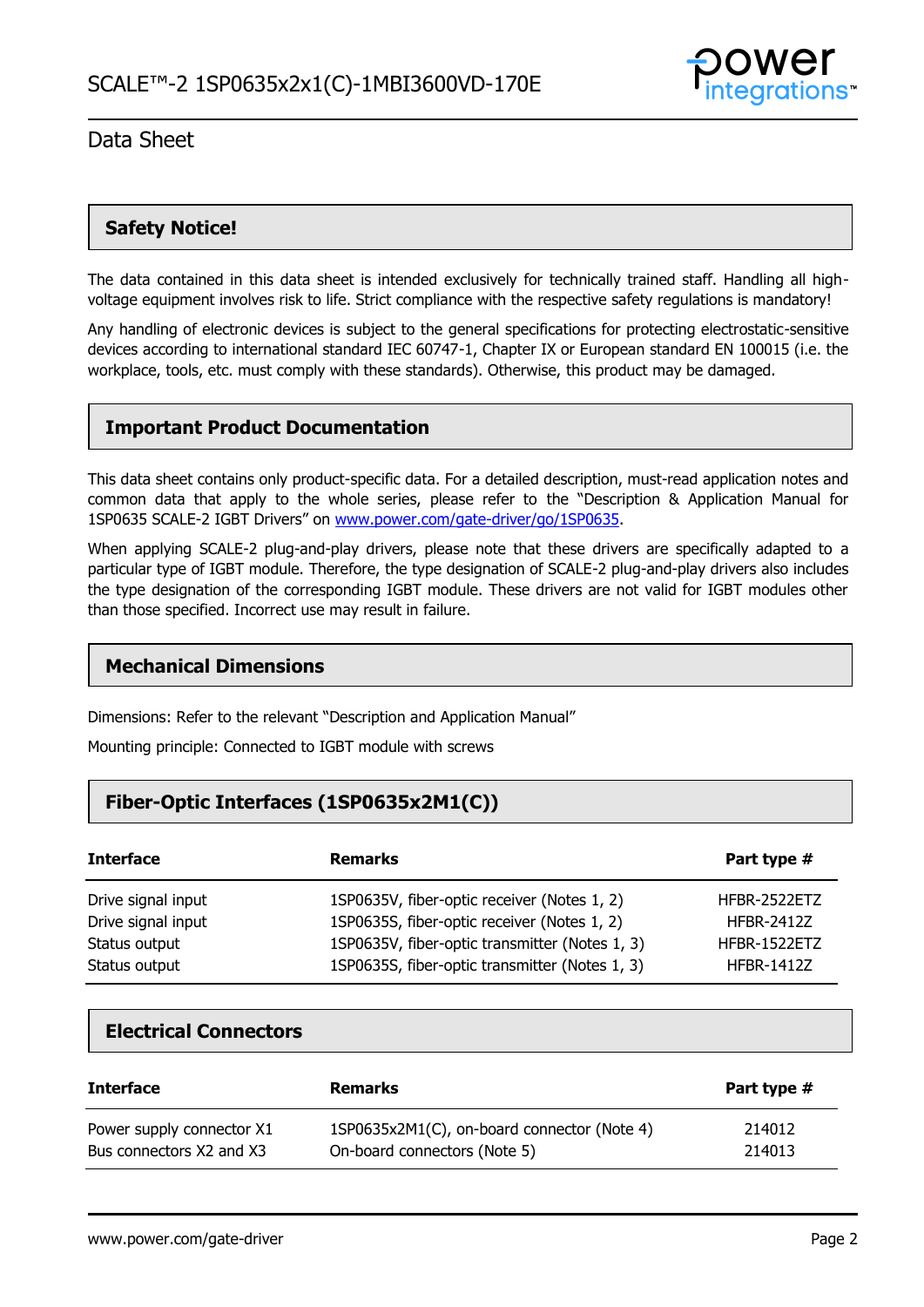

# **Absolute Maximum Ratings**

| <b>Parameter</b>                       | <b>Remarks</b>                                    | Min         |       | Max Unit           |
|----------------------------------------|---------------------------------------------------|-------------|-------|--------------------|
| Supply voltage V <sub>DC</sub>         | VDC to GND (1SP0635x2M1(C))                       | $\mathbf 0$ | 16    | V                  |
| Average supply current I <sub>DC</sub> | 1SP0635x2M1(C) only (Note 6)                      |             | 400   | mA                 |
| Average supply current I <sub>DC</sub> | 1SP0635x2M1(C) with three 1SP0635D2S1(C) (Note 6) |             | 1130  | mA                 |
| Gate output power                      | 1SP0635x2M1(C), Ta < 70°C (Note 7)                |             | 3     | W                  |
|                                        | 1SP0635x2M1(C), Ta = $85^{\circ}$ C (Note 7)      |             | 2.2   | W                  |
| Gate output power                      | 1SP0635D2S1(C), Ta < 70°C (Note 8)                |             | 2.6   | W                  |
|                                        | 1SP0635D2S1(C), Ta = $85^{\circ}$ C (Note 8)      |             | 2     | W                  |
| Switching frequency f                  | 1SP0635x2M1(C), Ta < 70°C                         |             | 2.8   | <b>kHz</b>         |
|                                        | 1SP0635x2M1(C), Ta = $85^{\circ}$ C               |             | 2     | <b>kHz</b>         |
| Switching frequency f                  | 1SP0635D2S1(C), Ta < 70°C                         |             | 2.4   | <b>kHz</b>         |
|                                        | 1SP0635D2S1(C), Ta = $85^{\circ}$ C               |             | 1.8   | <b>kHz</b>         |
| Gate peak current I <sub>out</sub>     | Note 9                                            | $-35$       | $+35$ | A                  |
| Test voltage (50Hz/1min.)              | 1SP0635x2M1(C), primary to secondary (Note 10)    |             |       | 4000 $V_{AC(eff)}$ |
| DC-link voltage                        | Switching operation (Note 11)                     |             | 1200  | V                  |
|                                        | Off state (Note 12)                               |             | 1480  | V                  |
| Operating voltage                      | Primary to secondary side                         |             | 1700  | V <sub>peak</sub>  |
| Max. emitter-emitter voltage           | Between parallel connected drivers (Note 13)      |             | 200   | $V_{\text{peak}}$  |
| dV/dt                                  | Between parallel connected drivers (Note 14)      |             | 50    | kV/µs              |
| Max. interface current                 | X2 and X3, total RMS value (Note 15)              |             | 4     | Arms               |
|                                        | X2 and X3, total peak value (Note 15)             |             | 20    | A <sub>peak</sub>  |
| Operating temperature                  |                                                   | -40         | 85    | °C                 |
| Storage temperature                    | Note 31                                           | -40         | 50    | °C                 |
| Surface temperature                    | Only 1SP0635x2x1C-1MBI3600VD-170E (Note 32)       |             | 125   | °C                 |

# **Recommended Operating Conditions**

| <b>Power Supply</b>            | <b>Remarks</b> | Min  | <b>Typ</b> | Max  | Unit |
|--------------------------------|----------------|------|------------|------|------|
| Supply voltage V <sub>DC</sub> | To GND         | 14.5 | 15         | 15.5 | - V  |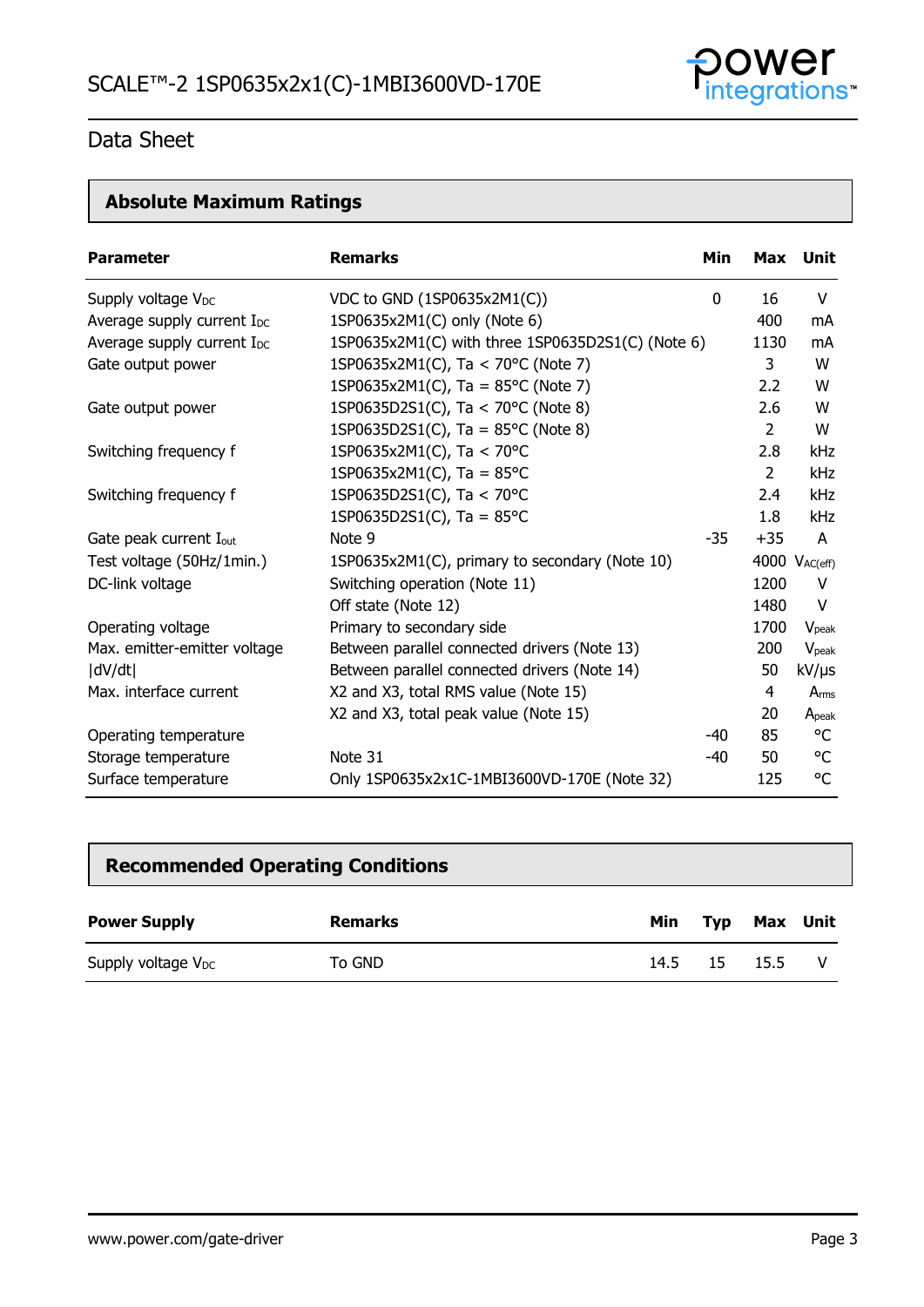

# **Electrical Characteristics**

### All data refer to +25°C and  $V_{DC}$  = 15V unless otherwise specified

|                                                                                           | Min  | <b>Typ</b>   | Max        | Unit        |
|-------------------------------------------------------------------------------------------|------|--------------|------------|-------------|
| Without load, only 1SP0635x2M1(C)<br>Supply current I <sub>DC</sub>                       |      | 120          |            | mA          |
| Without load, per additional 1SP0635D2S1(C)                                               |      | 35           |            | mA          |
| 1SP0635x2M1(C), DC/DC converter<br>Coupling capacitance C <sub>io</sub>                   |      | 15           |            | pF          |
| <b>Power Supply Monitoring</b><br><b>Remarks</b>                                          | Min  | <b>Typ</b>   | <b>Max</b> | <b>Unit</b> |
| Supply threshold V <sub>iso</sub> -V <sub>ee</sub><br>Secondary side, clear fault         | 12.1 | 12.6         | 13.1       | V           |
| Secondary side, set fault (Note 16)                                                       | 11.5 | 12.0         | 12.5       | V           |
| Secondary side, set/clear fault<br>Monitoring hysteresis                                  | 0.35 |              |            | V           |
| Supply threshold Vee-VCOM<br>Secondary side, clear fault                                  | 5    | 5.15         | 5.3        | v           |
| Secondary side, set fault (Note 16)                                                       | 4.7  | 4.85         | 5          | V           |
| Secondary side, set/clear fault<br>Monitoring hysteresis                                  | 0.15 |              |            | V           |
| <b>Remarks</b><br><b>Bus to 1SP0635D2S1(C)</b>                                            | Min  | <b>Typ</b>   | <b>Max</b> | <b>Unit</b> |
| Without load<br>Supply voltage                                                            |      | 25           |            | V           |
| With three slaves, full load                                                              |      | 24           |            | v           |
| Turn-off command<br>To COM                                                                |      | $\mathbf{0}$ |            | V           |
| To COM<br>Turn-on command                                                                 |      | 15           |            | V           |
| <b>Remarks</b><br><b>Gate Monitoring</b>                                                  | Min  | <b>Typ</b>   | Max        | Unit        |
| Turn-on threshold V <sub>GE, on, min</sub><br>G <sub>mean</sub> to E, set fault (Note 17) |      | 12.9         |            | V           |
| Turn-off threshold VGE, off, max<br>G <sub>mean</sub> to E, set fault (Note 17)           |      | $-7.6$       |            | V           |
| Note 17<br>Filter delay                                                                   |      | 28           |            | μs          |
|                                                                                           |      |              |            |             |
| <b>Short-circuit Protection</b><br><b>Remarks</b>                                         | Min  | <b>Typ</b>   | <b>Max</b> | Unit        |
| Static Vce-monitoring threshold<br>Between auxiliary terminals (Note 18)                  |      | 51           |            | V           |
| DC-link voltage = $1200V$ (Note 19)<br>Response time                                      |      | 7.1          |            | μs          |
| DC-link voltage = $800V$ (Note 19)                                                        |      | 7.9          |            | μs          |
| DC-link voltage = $600V$ (Note 19)                                                        |      | 8.2          |            | μs          |
| DC-link voltage = $400V$ (Note 19)                                                        |      | 9.5          |            |             |
| After the response time (Note 20)<br>Delay to IGBT turn-off                               |      | 0.3          |            | μs<br>μs    |
| <b>Remarks</b><br><b>Timing Characteristics</b>                                           | Min  | <b>Typ</b>   | <b>Max</b> | Unit        |
| Note 21<br>Turn-on delay t <sub>d(on)</sub>                                               |      | 190          |            | ns          |
| Note 21<br>Turn-off delay t <sub>d(off)</sub>                                             |      | 185          |            | ns          |
| Output rise time tr(out)<br>G to E (Note 22)                                              |      | 9            |            | ns          |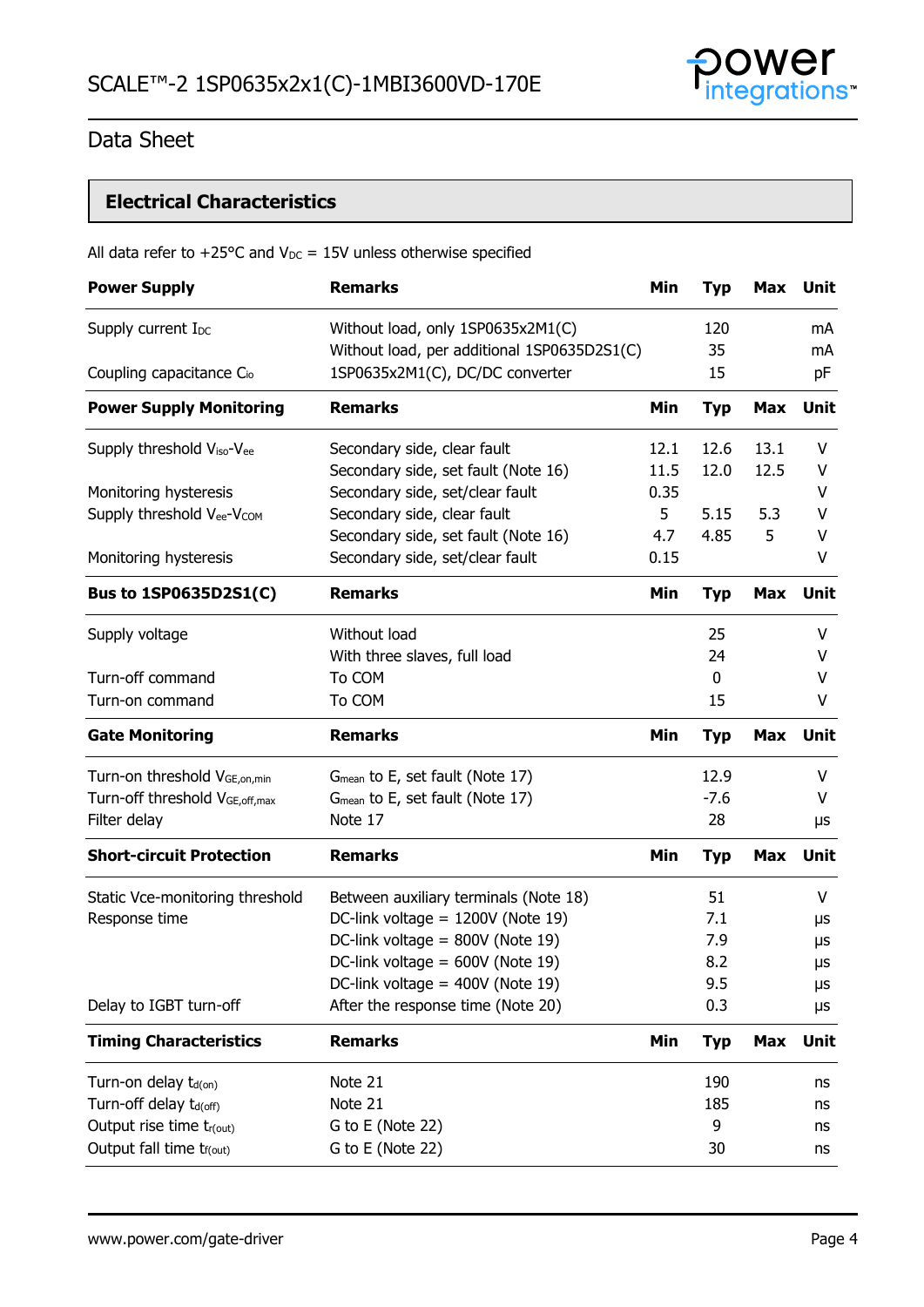

| <b>Timing Characteristics</b>            | <b>Remarks</b>                             | Min           | <b>Typ</b> | <b>Max</b> | Unit              |
|------------------------------------------|--------------------------------------------|---------------|------------|------------|-------------------|
| Transmission delay of fault state        | Note 23                                    |               | 90         |            | ns                |
| Delay to clear fault state               | After IGBT short circuit (Note 24)         |               | 9          |            | μs                |
|                                          | After gate-monitoring fault (Notes 24, 30) |               | 1          |            | μs                |
| Acknowledge delay time                   | Note 25                                    |               | 250        |            | ns                |
| Acknowledge pulse width                  | On host side                               | 400           | 700        | 1050       | ns                |
| <b>Gate Output</b>                       | <b>Remarks</b>                             | Min           | <b>Typ</b> | Max        | Unit              |
| Turn-on gate resistor $R_{g(0n)}$        | Note 26                                    |               | 1.2        |            | Ω                 |
| Turn-off gate resistor $R_{q(off)}$      | Note 26                                    |               | 2.0        |            | Ω                 |
| Auxiliary gate capacitor C <sub>ge</sub> |                                            | not assembled |            | nF         |                   |
| Gate voltage at turn-on                  | Note 27                                    |               | 15         |            | V                 |
| Gate-voltage at turn-off                 | Without load (Note 27)                     |               | $-10.1$    |            | v                 |
|                                          | $P_{DC/DC}$ = 3W (Note 27)                 |               | $-9.8$     |            | v                 |
|                                          | $P_{DC/DC} = 6W$ (Note 27)                 |               | $-9.5$     |            | v                 |
|                                          | $P_{DC/DC} = 12W$ (Note 27)                |               | -9         |            | v                 |
| <b>Electrical Isolation</b>              | <b>Remarks</b>                             | Min           | <b>Typ</b> | Max        | Unit              |
| Test voltage (50Hz/1s)                   | Primary to secondary side (Note 10)        | 4000          | 4050       |            | 4100 VAC(eff)     |
| Partial discharge extinction volt.       | Primary to secondary side (Note 28)        | 1870          |            |            | V <sub>peak</sub> |
| Creepage distance                        | Primary to secondary side (Note 29)        | 21            |            |            | mm                |
|                                          | Primary to IGBT main emitter terminal      | 20            |            |            | mm                |
| Clearance distance                       | Primary to secondary side (Note 29)        | 21            |            |            | mm                |
|                                          | Primary to IGBT main emitter terminal      | 13            |            |            | mm                |

### **Footnotes to the Key Data**

- 1) The transceivers required on the host controller side are not supplied with the gate driver. It is recommended to use the same types as used in the gate driver. For product information refer to [www.power.com/gate-driver/go/fiberoptics.](http://www.power.com/gate-driver/go/fiberoptics)
- 2) The recommended transmitter current at the host controller is 20mA. A higher current may increase jitter or delay at turn-off.
- 3) The typical transmitter current at the gate driver is 18mA. In case of supply undervoltage, the minimum transmitter current at the gate driver is 12mA: this is suitable for adequate plastic optical fibers with a length of up to 10 meters.
- 4) This refers to the manufacturer ordering number, see [www.power.com/gate-driver/go/ext\\_erni.](http://www.power.com/gate-driver/go/ext_erni) The customer-side connector as well as cables with different lengths can be supplied by Power Integrations. Refer to the "Description & Application Manual for 1SP0635 SCALE-2 IGBT Drivers" for more information.
- 5) This refers to the manufacturer ordering number, see [www.power.com/gate-driver/go/ext\\_erni.](http://www.power.com/gate-driver/go/ext_erni) These connectors are to be used to connect 1SP0635x2M1(C) (master) or 1SP0635D2S1(C) (slave) to 1SP0635D2S1(C) (slave) if parallel connection of IGBT modules is required. Cables with different lengths can be supplied by Power Integrations. Refer to the "Description & Application Manual for 1SP0635 SCALE-2 IGBT Drivers" for more information.
- 6) If the specified value is exceeded, this indicates a driver overload. It should be noted that the driver is not protected against overload.
- 7) The given power can only be fully exploited without slaves 1SP0635D2S1(C) (no parallel connection of IGBT modules). If the specified value is exceeded, this indicates a driver overload. It should be noted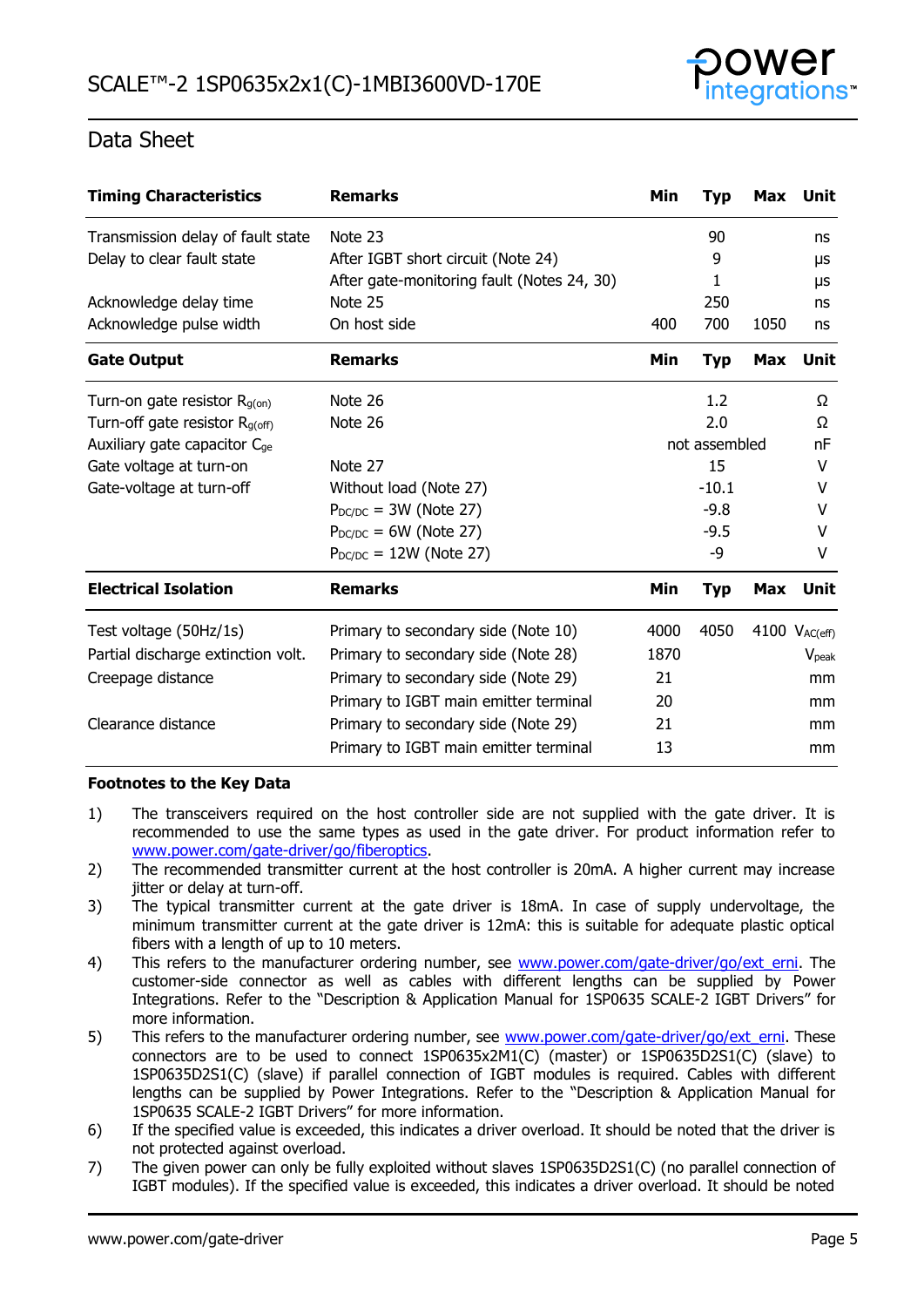

that the driver is not protected against overload. From 70°C to 85°C, the maximum permissible output power can be linearly interpolated from the given data.

- 8) The given power can be fully exploited with slaves 1SP0635D2S1(C) (parallel connection of IGBT modules). If the specified value is exceeded, this indicates a driver overload. It should be noted that the driver is not protected against overload. From 70°C to 85°C, the maximum permissible output power can be linearly interpolated from the given data. Note that the DC/DC converter on the master 1SP0635x2M1(C) is dimensioned to supply the master as well as three connected slaves 1SP0635D2S1(C) at full load.
- 9) The gate current is limited by the gate resistors located on the driver.
- 10) HiPot testing (= dielectric testing) must generally be restricted to suitable components. This gate driver is suited for HiPot testing. Nevertheless, it is strongly recommended to limit the testing time to 1s slots. Excessive HiPot testing may lead to insulation degradation.
- 11) This limit is due to active clamping under switching conditions. Refer to the "Description & Application Manual for 1SP0635 SCALE-2 IGBT Drivers".
- 12) Due to the Dynamic Active Advanced Clamping Function (DA<sup>2</sup>C) implemented on the driver, the DClink voltage can be increased in the off-state condition (e.g. after emergency shut-down). This value is only valid when the IGBTs are in the off state (not switching). The time during which the voltage can be applied should be limited to short periods (< 60 seconds). Refer to the "Description & Application Manual for 1SP0635 SCALE-2 IGBT Drivers".
- 13) The maximum dynamic voltage between auxiliary emitters of parallel-connected drivers due to asymmetrical operation at turn-on and turn-off must be limited to the given value.
- 14) Maximum allowed rate of change of auxiliary emitter voltage of parallel connected drivers.
- 15) Dynamic voltages between auxiliary emitters of parallel connected drivers at turn-on and turn-off lead to equalizing currents over the X2 or X3 bus. The peak and RMS values of the resulting current must be limited to the given value.
- 16) Undervoltage monitoring of the secondary-side supply voltage (Viso to Vee and Vee to COM which correspond with the approximate turn-on and turn-off gate-emitter voltages). If the corresponding voltage drops below this limit on 1SP0635x2M1(C) (masters), all paralleled IGBTs (master and slaves) are switched off and a fault is transmitted to the status output. If the corresponding voltage drops below this limit on 1SP0635D2S1(C) (slaves), the corresponding IGBT is switched off. If the IGBT was turned on, a fault will be generated by the gate-monitoring function on the master which will turn off all paralleled IGBTs after the corresponding delay.
- 17) The mean value  $V_{GE,mean}$  of all gate voltages (master and all slaves) is filtered and compared to the given values at turn-on and turn-off. If the specified values are exceeded ( $V_{GE,mean} < V_{GE,on,min}$  at turn-on resp.  $V_{GE,mean} > V_{GE,off,max}$  at turn-off) after the given filter delay, the driver turns off all parallelconnected IGBTs and a fault is transmitted to the status output.
- 18) A dynamic Vce protection is implemented on the driver. The maximum allowed Vce voltage at turn-on is dynamically adjusted in order to better fit to the IGBT characteristics at turn-on. At the end of the turn-on process the given static value applies.
- 19) The resulting pulse width of the direct output of the gate drive unit for short-circuit type I (excluding the delay of the gate resistors) is the sum of the response time plus the delay to IGBT turn-off.
- 20) The turn-off event of the IGBT is delayed by the specified time after the response time.
- 21) Including the delay of the external fiber-optic links (cable length: 1m). Measured from the transition of the turn-on or turn-off command at the optical transmitter on the host controller side to the direct output of the gate drive unit (excluding the delay of the gate resistors).
- 22) Output rise and fall times are measured between 10% and 90% of the nominal output swing. The values are given for the driver side of the gate resistors with  $2Ω/1uF$  load. The time constant of the output load in conjunction with the present gate resistors leads to an additional delay at their load side.
- 23) Delay of external fiber-optic links. Measured from the driver secondary side (ASIC output) to the optical receiver on the host controller (cable length: 1m).
- 24) Measured on the host side. The fault status on the secondary side is automatically reset after the specified time.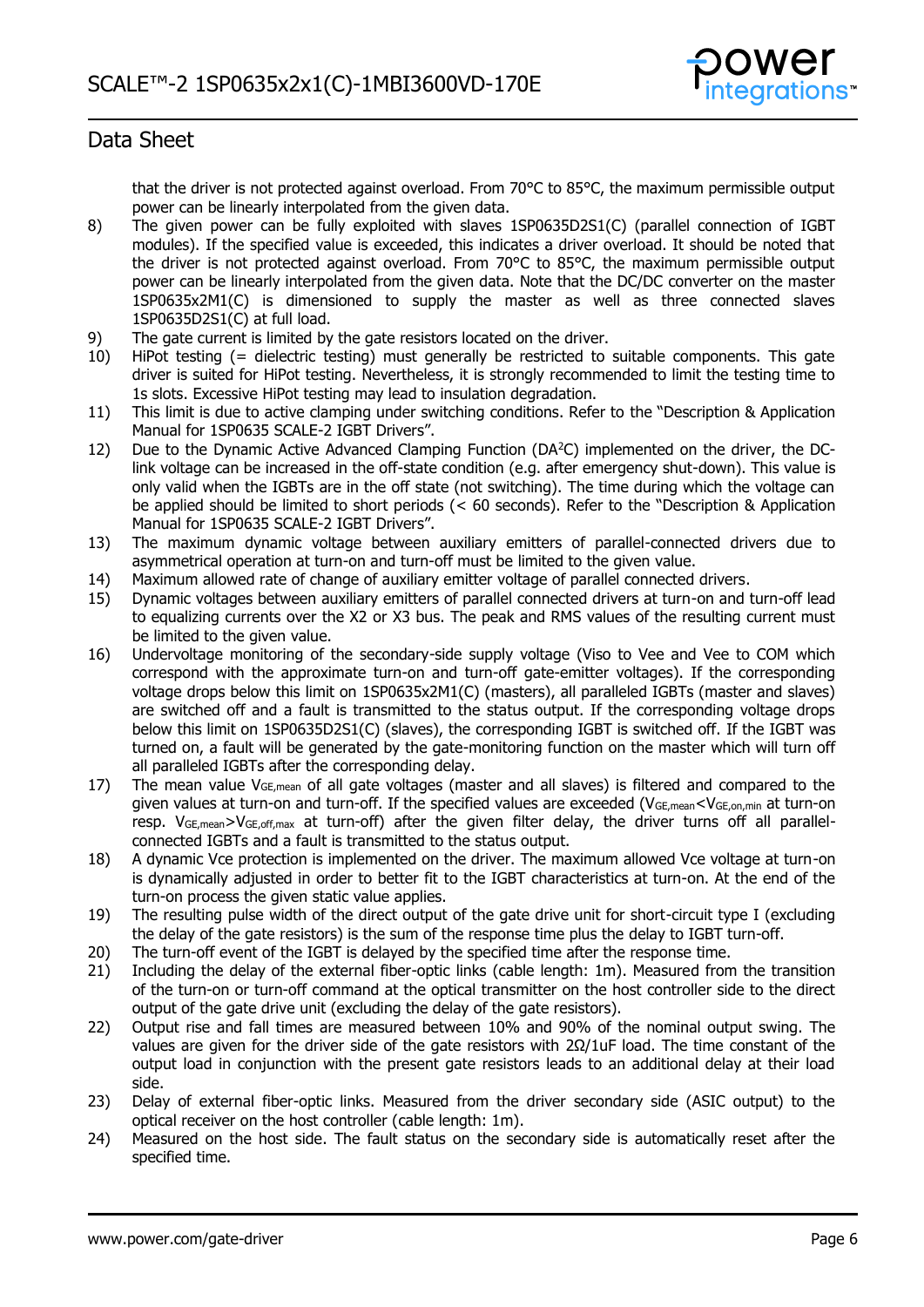

- 25) Including the delay of the external fiber-optic links (cable length: 1m). Measured from the transition of the turn-on or turn-off command at the optical transmitter on the host controller side to the transition of the acknowledge signal at the optical receiver on the host controller side.
- 26) The gate resistors can be leaded or surface mounted. Power Integrations reserves the right to determine which type will be used. Typically, higher quantities will be produced with SMD resistors and small quantities with leaded resistors.
- 27) The driver secondary side voltage is split into two distinct voltages on the driver. The first one is the turn-on voltage which is regulated at about 15V. The difference between the total secondary side voltage and the turn-on voltage is the turn-off voltage which is not regulated and mainly dependent on the driver input voltage VDC and the DC/DC converter power.
- 28) Partial discharge measurement is performed in accordance with IEC 60270.
- 29) Clearance and creepage distances are designed according to IEC 60077-1. Refer to the "Description & Application Manual for 1SP0635 SCALE-2 IGBT Drivers" for more information.
- 30) The fault status is set as long as the gate monitoring fault is present. The given value applies if the driver goes from the "off state" to the "on state" and the gate-emitter voltage of one or more parallel connected drivers does not turn on. If the driver goes from the "on state" to the "off state" and the gate-emitter voltage of one or more parallel connected drivers does not turn off, the fault status is applied as long as the gate monitoring fault is present.
- 31) The storage temperature inside the original package (1) or in case the coating material of coated products may touch external parts (2) must be limited to the given value. Otherwise, it is limited to 90°C.
- 32) The component surface temperature, which may strongly vary depending on the operating condition, must be limited to the given value for coated driver versions to ensure long-term reliability of the coating material.

### **Legal Disclaimer**

The statements, technical information and recommendations contained herein are believed to be accurate as of the date hereof. All parameters, numbers, values and other technical data included in the technical information were calculated and determined to our best knowledge in accordance with the relevant technical norms (if any). They may base on assumptions or operational conditions that do not necessarily apply in general. We exclude any representation or warranty, express or implied, in relation to the accuracy or completeness of the statements, technical information and recommendations contained herein. No responsibility is accepted for the accuracy or sufficiency of any of the statements, technical information, recommendations or opinions communicated and any liability for any direct, indirect or consequential loss or damage suffered by any person arising therefrom is expressly disclaimed.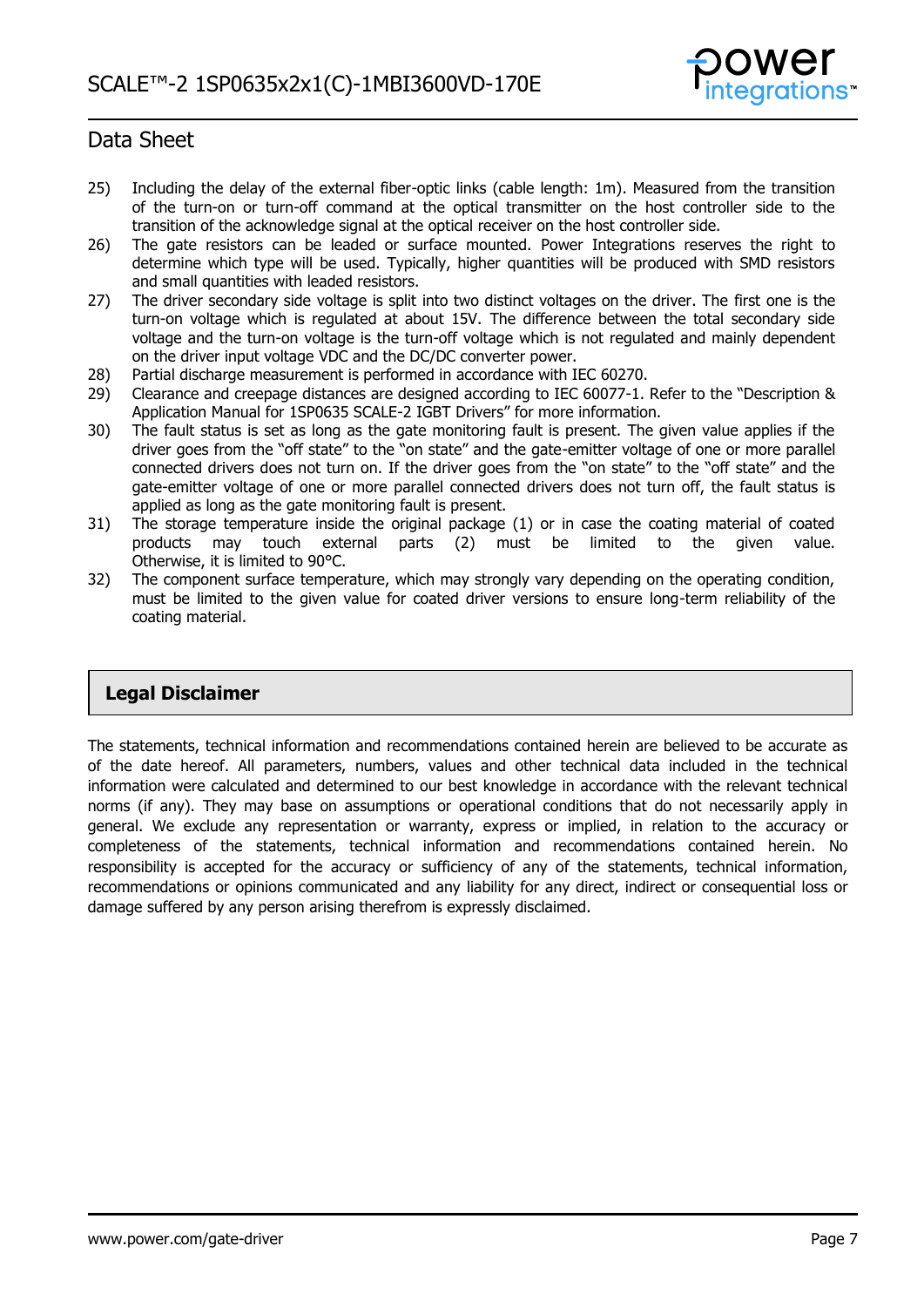

### **Ordering Information**

Our international terms and conditions of sale apply.

| <b>Interface</b>                            | <b>Power Integrations Driver Type #</b> | <b>Related IGBT</b> |  |
|---------------------------------------------|-----------------------------------------|---------------------|--|
| Master, Fiber-Optic Interface 1)            | 1SP0635V2M1-1MBI3600VD-170E             | 1MBI3600VD-170E     |  |
| Master, Fiber-Optic Interface 1), 3)        | 1SP0635V2M1C-1MBI3600VD-170E            | 1MBI3600VD-170E     |  |
| Master, Fiber-Optic Interface <sup>2)</sup> | 1SP0635S2M1-1MBI3600VD-170E             | 1MBI3600VD-170E     |  |
| Master, Fiber-Optic Interface 2), 3)        | 1SP0635S2M1C-1MBI3600VD-170E            | 1MBI3600VD-170E     |  |
| Slave, Electrical Interface                 | 1SP0635D2S1-1MBI3600VD-170E             | 1MBI3600VD-170E     |  |
| Slave, Electrical Interface 3)              | 1SP0635D2S1C-1MBI3600VD-170E            | 1MBI3600VD-170E     |  |

<sup>1)</sup> Fiber-optic interface with versatile link (HFBR-2522ETZ and HFBR-1522ETZ)

- 2) Fiber-optic interface with ST (HFBR-2412Z and HFBR-1412Z) See "Description & Application Manual for 1SP0635 SCALE-2 IGBT Drivers"
- 3) Conformal coated version

Product home page: [www.power.com/gate-driver/go/1SP0635](http://www.power.com/gate-driver/go/1SP0635)

Refer to [www.power.com/gate-driver/go/nomenclature](http://www.power.com/gate-driver/go/nomenclature) for information on driver nomenclature

### **Information about Other Products**

### **For other drivers, evaluation systems, product documentation and application support**

Please click onto: [www.power.com/gate-driver](http://www.power.com/gate-driver)